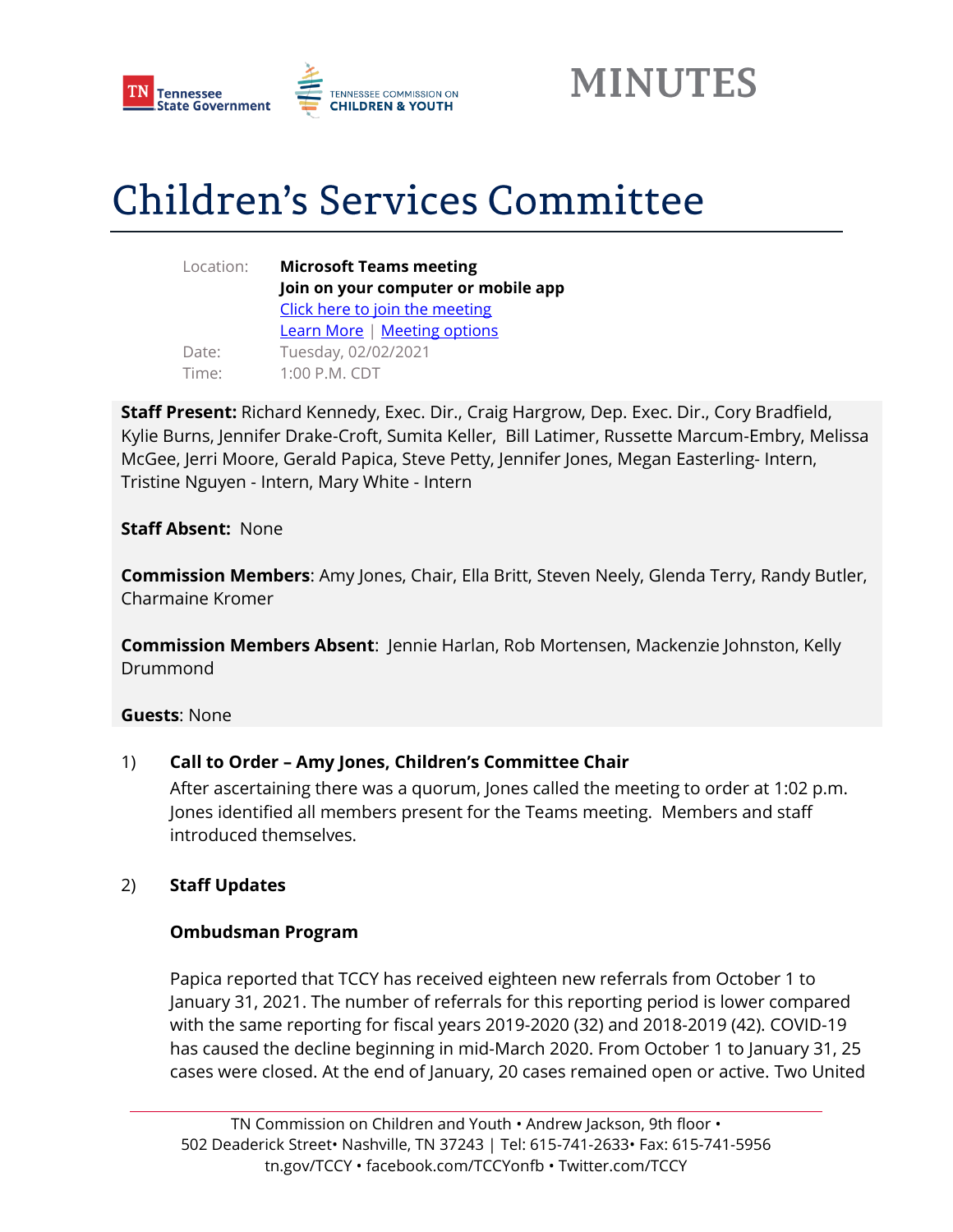

States Ombudsman Association Trainings (USOA) were held via Zoom in November and December. The first training had 26 participants which increased to 55 participants in December.

#### **Building Strong Brains Tennessee**

Drake-Croft reported that the TCCY Building Strong Brains (BSB) team solicited applications for an upcoming Spring 2021 Virtual Training for Trainers event. The team then reviewed applicants and made selections. The upcoming virtual Training for Trainers events will be held on February 9th and 10th, March 23rd and 24th, and April 13th and 14th. Drake-Croft and McGee are currently making minor revisions to the Building Strong Brains TN curriculum. Burns will help develop new graphics and update the facilitator's guide. Melissa McGee will be taking over the Training for Trainers coordination and the Learning Collaborative. Burns, Marcum-Embry, and Bradfield will join the TCCY team of master trainers to execute these events. The Building Strong Brains Coordinating Team determined that the BSB TN strategic plan needed to be updated to reflect the needs of a new administration and the changed landscape resulting from COVID-19. The team has decided to work again with Strategy and Leadership to update the plan. To kick off the strategic planning, the BSB Coordinating Team invited Commissioners from the State child-serving agencies to engage in a facilitated discussion about department goals and ways in which BSB TN could support these goals. A fruitful discussion resulted in Commissioners not only reflecting on the relevance of BSB TN, but also communicating an interest in being actively involved in the strategic planning process after legislative session. The BSB Coordinating Team will continue to complete strategic planning work in preparation for the subsequent Commissioner's Meeting. In addition to the weekly BSB Coordinating Team meeting TCCY oversees planning for, TCCY staff coordinates the convening of the BSB TN Public and Private Sector workgroups. On December 9th, the groups came together to receive updates from the Coordinating Team on Strategic Planning, Training for Trainers, and other noteworthy topics. Also, the TN Department of Education provided an overview on the Trauma-Informed Schools work they oversee. To improve communication and free up time in the meetings, Drake-Croft has begun to solicit updates from both state departments and private sector members to distribute electronically before the meeting. TCCY staff were approached by Amerigroup with an opportunity to fund "ACEs Champions" in pediatric clinics. The pilot would educate pediatricians on ACEs and Trauma-Informed care and incentivize assessment and referral to mitigate the impact of ACEs. TCCY connected Amerigroup with the Tennessee Chapter of American Academy of Pediatrics (TNAAP). TNAAP had already been working with pediatricians in California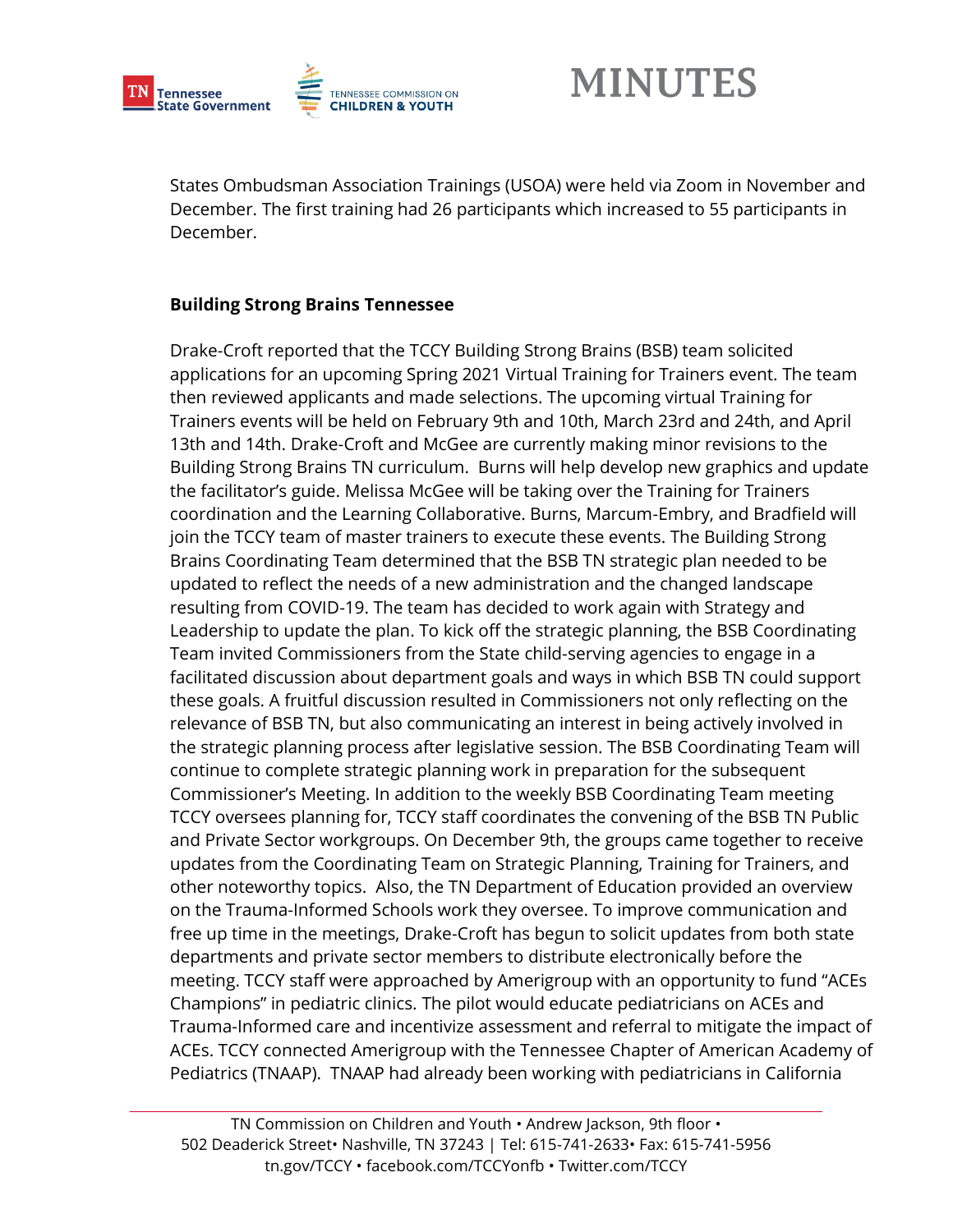

practicing this work to explore adoption in TN. TCCY and TennCare will continue to support the effort now led by TNAAP.

Kennedy provide an update on DCS' proposed 12% budget reduction, then 2% reduction plan, eliminating part of the Building Strong Brains allocation. Kennedy will present a proposal to the full Commission advocating keeping funds to support Building Strong Brains work statewide.

#### **Youth Transitions Advisory Council**

Petty reported that the Youth Transitions Advisory Council has not met since the November Commission meeting. The next meeting of YTAC is scheduled for April 29, 2021 at 12:30. It appears that due to the low availability of vaccines it will continue to be virtual. We will send out additional information when that determination is made. The Youth Policy Advocate has participated in meetings of the Tennessee Transportation Workgroup and the Employment Roundtable. Both groups work to assist people with disabilities accessing services including transition-age youth. If you would like more information contact Steve Petty, [Steve.Petty@tn.gov](mailto:Steve.Petty@tn.gov)

#### **Council on Children's Mental Health (CCMH)**

McGee reported that the title for this position has been adjusted to better reflect the scope of work it encompasses and is now known as the Children's Mental Health Advocacy Director. CCMH will continue to be a main part of the work of this position. This year CCMH will begin its transition into two groups. One will be CCMH Governance, which will be comprised of those persons identified in T.C.A. 37-3-111 and aims meet three times in 2021. The other will be the CCMH Network, comprised of statewide advocates, providers, caregivers, professionals, and others who wish to attend, with five planned meetings for 2021.

#### CCMH Network Meetings 2021

- a. February 11, 2021 Virtual
- b. April 22, 2021 Format TBD
- c. June 17, 2021- Joint meeting with YTAC, format TBD
- d. August 26, 2021- Format TBD
- e. October 21, 2021- Format TBD

#### **System of Care Across Tennessee (SOCAT)**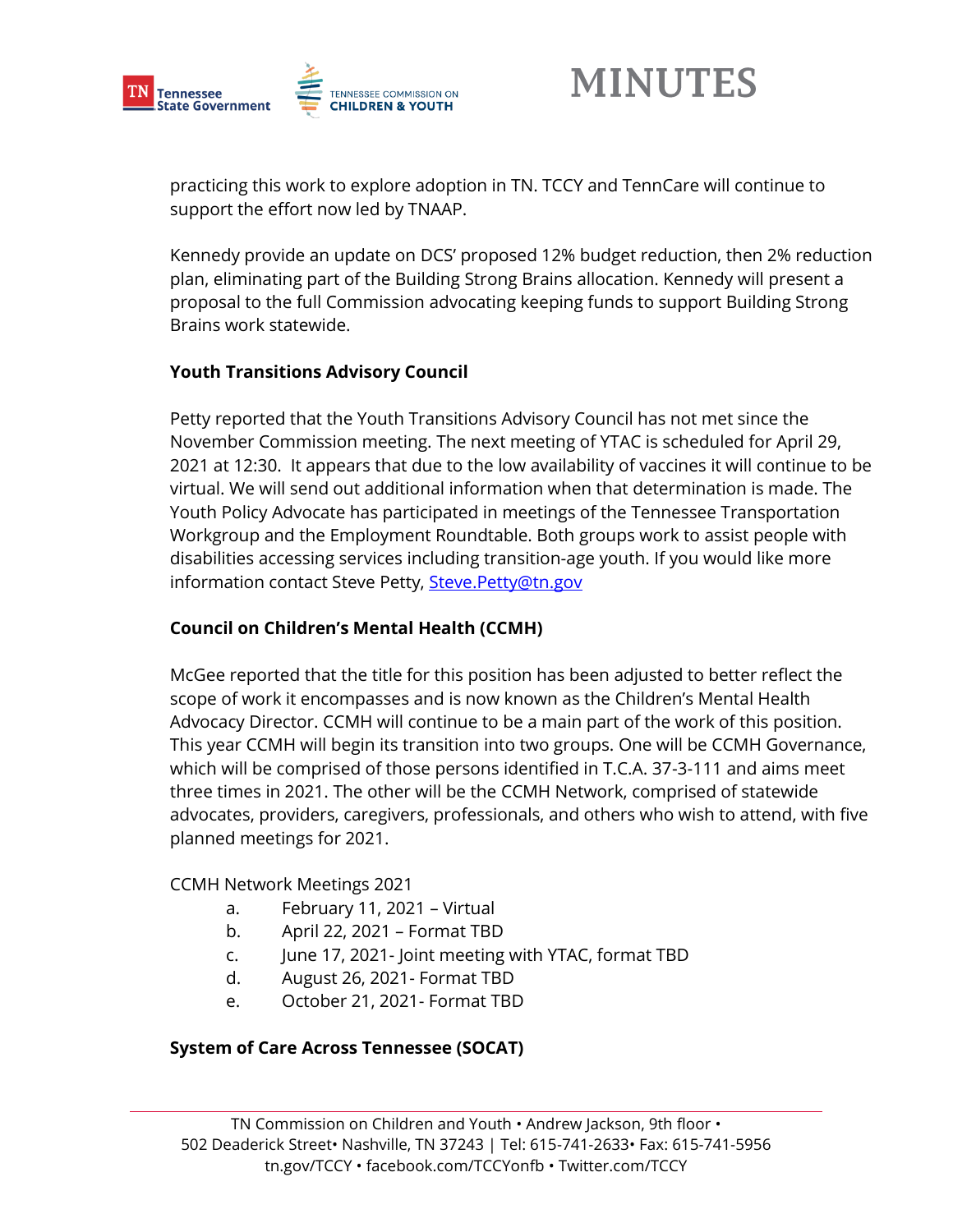

CCMH continues to partner with the Tennessee Department of Mental Health and Substance Abuse Services (TDMHSAS) to support further expansion of system of care values and principles across Tennessee through SOCATN. TDMHSAS provides 49% of the Children's Mental Health Advocacy Director's salary through these federal funds.

#### **Home Visiting Leadership Alliance (HVLA)**

Keller reported that the Home Visiting Leadership Alliance (HVLA) has met twice since the last commission meeting, on November 17, 2020 and January 26, 2021. Due to COVID-19, the HVLA continues to meet virtually. Our partners at the Department of Health (TDH) provided a detailed update at the November meeting, including information regarding the expansion of evidence-based home visiting to all 95 counties in Tennessee, thanks to TANF funds. Current home visiting providers were assigned new counties based on their locations by identifying adjacent/close counties. Their current contracts will be amended to include the new TANF funds. This process was used to expedite the use of funds and implementation of new services. TDH also provided an important update regarding COVID-19, including highlighting the spread and prevalence across the state, including both rural and urban counties. The majority of the January meeting was spent checking in with service providers and discussing the many challenges (and some successes) of providing home visiting services virtually. Challenges include zoom/phone fatigue and inability to observe parent/child interaction. Agencies continue to be creative and flexible to ensure continuity and quality of services. The next HVLA meeting will be June 29, 2021.

TDH is centralizing the Healthy Families America model programs and will be required to create a Healthy Families Tennessee (HFT) Advisory Group to support the work. The first HFT Advisory Group meeting was immediately following the January HVLA meeting and included the TCCY Regional Coordinators along with HFA program sites and other stakeholders.

#### **Tennessee Young Child Wellness Council**

Bradfield reported that the last general meeting of the Tennessee Young Child Wellness Council (TNYCWC) was held via WebEx on 12/03 and featured the council's technical assistance providers from national nonprofit ZERO TO THREE (ZTT). After reviewing ZTT's annual State of Babies Yearbook, including data specific to Tennessee, the Steering Team identified subject areas meriting a deeper dive by ZTT consultants in this presentation to the council. The next meeting will be held later this quarter, date TBD. The TNYCWC Newsletter continues to be issued monthly. The newsletter features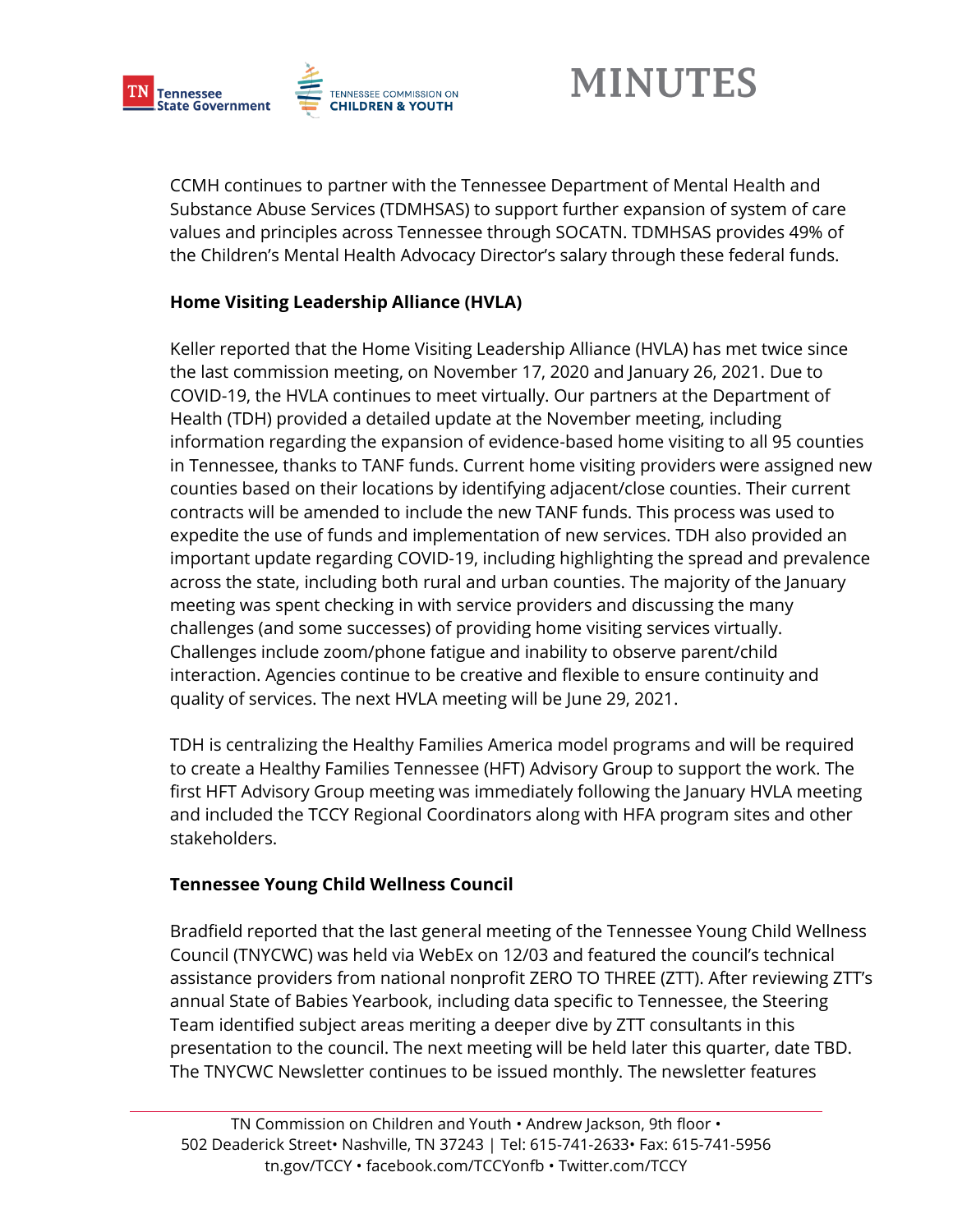

upcoming webinars, job postings, issue spotlights, and profiles of participating agencies. The Steering Team continues to operate as the Core Team of the Building Strong Foundations For Families project. The December meeting was supplanted by the full TNYCWC meeting due to the scheduling needs of the meeting's presenters. The January meeting was replaced by a series of individual meetings between the Director and the individual members of the team over the course of the month. The team is finalizing policy priorities to submit to ZTT in February and will meet in full on 02/04.

The council's work with ZTT on the Building Strong Foundations for Families project continues. The goal of the project is to support a cohort of states in building and strengthening comprehensive policies, programs and systems that ensure families with infants and toddlers have the resources and opportunities they need to thrive. The Director participated in a virtual meeting with the other state team leads on 01/12, and individually with the ZTT technical assistance provider on 11/18 and 12/15. The Director submitted the required interim report to ZTT on 12/15.

#### **Second Look Commission**

Hargrow reported that the Second Look Commission (SLC) met virtually on November 10 and December 8, 2020. During the November 10 meeting, the SLC members checked in with each other. Hargrow updated the members regarding the sunset audit and discussed filling SLC vacancies. Most of the meeting was devoted to preparation of the annual report. During the December 8 meeting, SLC members introduced themselves and Hargrow introduced the recently appointed SLC members. Hargrow reminded the SLC members about the sunset hearing set for December 9, 2020. The SLC scheduled meetings for 2021. Most of the meeting was devoted to completion of the annual report. With the help of Steve Petty, Kylie Burns and others, Hargrow submitted the report in a timely manner.

On December 9, 2020, Hargrow participated in the SLC sunset hearing before the Education, Health and General Welfare Joint Subcommittee of Government Operations. The subcommittee recommended the SLC be extended for 4 years. Hargrow provided names of new appointees to the SLC.

#### 3) **Approval of November Children's Services Minutes (ACTION)**

Jones asked for a motion to approve the Children's Services minutes from the November Commission Meeting.